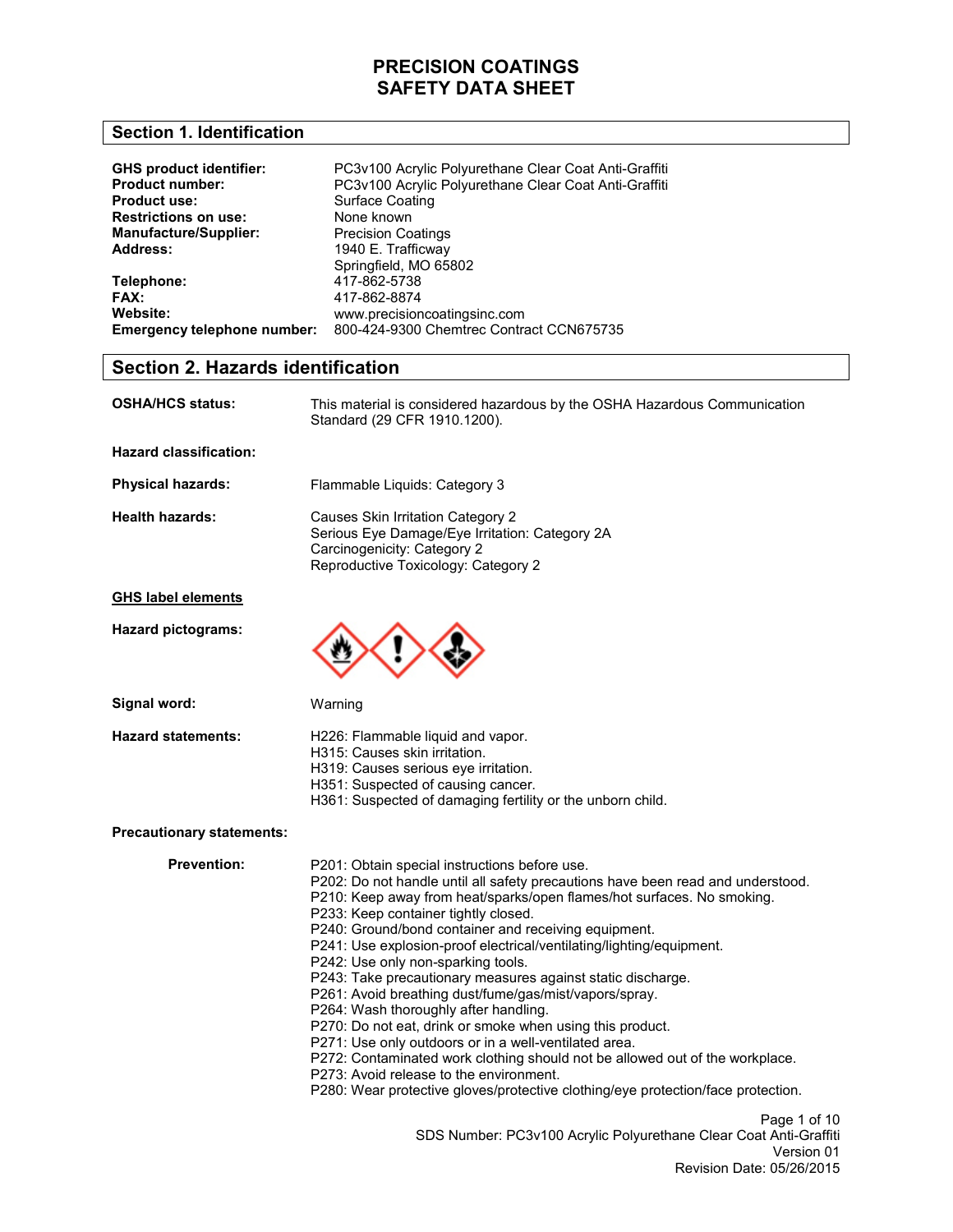| <b>Response:</b>                              | P370+P378: In case of fire; Use water spray, carbon dioxide, dry chemical or alcohol<br>foam for extinction.<br>P303+P361+P353: IF ON SKIN (or hair): Take off immediately all contaminated<br>clothing. Rinse skin with water/shower.<br>P363: Wash contaminated clothing before reuse.<br>P304+P340: IF INHALED: Remove person to fresh air and keep comfortable for<br>breathing.<br>P305+P351+P338: IF IN EYES: Rinse cautiously with water for several minutes.<br>Remove contact lenses, if present and east to do. Continue rinsing.<br>P332+P313: If skin irritation occurs: Get Medical advice/attention.<br>P337+P313: If eye irritation persists: Get medical advice/attention.<br>P308+P313: IF exposed or concerned: Get medical advice/attention. |
|-----------------------------------------------|-----------------------------------------------------------------------------------------------------------------------------------------------------------------------------------------------------------------------------------------------------------------------------------------------------------------------------------------------------------------------------------------------------------------------------------------------------------------------------------------------------------------------------------------------------------------------------------------------------------------------------------------------------------------------------------------------------------------------------------------------------------------|
| Storage:                                      | P403+P233: Store in a well-ventilated place. Keep container tightly closed.<br>P235: Keep cool.<br>P405: Store locked up.                                                                                                                                                                                                                                                                                                                                                                                                                                                                                                                                                                                                                                       |
| Disposal:                                     | P501: Dispose of contents/container to an appropriate treatment and disposal facility<br>in accordance with applicable laws and regulations, and product characteristics at<br>time of disposal.                                                                                                                                                                                                                                                                                                                                                                                                                                                                                                                                                                |
| Hazard(s) not otherwise<br>classified (HNOC): | None known.                                                                                                                                                                                                                                                                                                                                                                                                                                                                                                                                                                                                                                                                                                                                                     |

## **Section 3. Composition / Information on Ingredients**

| <b>Components</b>          | CAS#      | <b>Percent</b> |
|----------------------------|-----------|----------------|
| Parachlorobenzotrifluoride | $98-56-6$ | 75-80          |
| Acrylic polyol             | none      | $15 - 25$      |

### **Section 4. First aid measures**

| <b>Eye Contact:</b>                                 | Immediately flush eyes with plenty of water, occasionally lifting the upper and lower<br>eyelids. Check for and remove any contact lenses. Continue to rinse for at least 10<br>minutes. In case of irritation form airborne exposure, move to fresh air. Get medical<br>attention promptly.                                                                                                                                                                                                                                                                                                                                                  |
|-----------------------------------------------------|-----------------------------------------------------------------------------------------------------------------------------------------------------------------------------------------------------------------------------------------------------------------------------------------------------------------------------------------------------------------------------------------------------------------------------------------------------------------------------------------------------------------------------------------------------------------------------------------------------------------------------------------------|
| <b>Skin Contact:</b>                                | Flush contaminated skin with plenty of water. Remove contaminated clothing and shoes.<br>Continue to rinse for at least 10 minutes. Get medical attention. Wash clothing before<br>reuse. Clean shoes thoroughly before reuse.                                                                                                                                                                                                                                                                                                                                                                                                                |
| Inhalation:                                         | Remove to fresh air and keep at rest in a position comfortable for breathing. If it is<br>suspected that gas or vapor is still present, the rescuer should wear an appropriate mask<br>of self – contained breathing apparatus. If not breathing, if breathing is irregular or if<br>respiratory arrest occurs, provide artificial respiration or oxygen by trained personnel. It<br>may be dangerous to the person providing aid to give mouth-to-mouth resuscitation. Get<br>medical attention. If necessary, call a poison center immediately. Maintain an open airway.<br>Loosen tight clothing such as a collar, tie, belt or waistband. |
| Ingestion:                                          | Wash out mouth with water. Remove dentures if any. Get medical attention if symptoms<br>occur. Never give anything by mouth to an unconscious person. If unconscious, place in<br>recovery position and get medical attention immediately.                                                                                                                                                                                                                                                                                                                                                                                                    |
| <b>Most important</b><br>symptoms/effects,<br>acute |                                                                                                                                                                                                                                                                                                                                                                                                                                                                                                                                                                                                                                               |
| <b>Potential acute health</b><br>effects            |                                                                                                                                                                                                                                                                                                                                                                                                                                                                                                                                                                                                                                               |
|                                                     | Page 2 of 10<br>CDC Number: DC3v400 Aendie Delvurethane Clear Coot Apti Craffiti                                                                                                                                                                                                                                                                                                                                                                                                                                                                                                                                                              |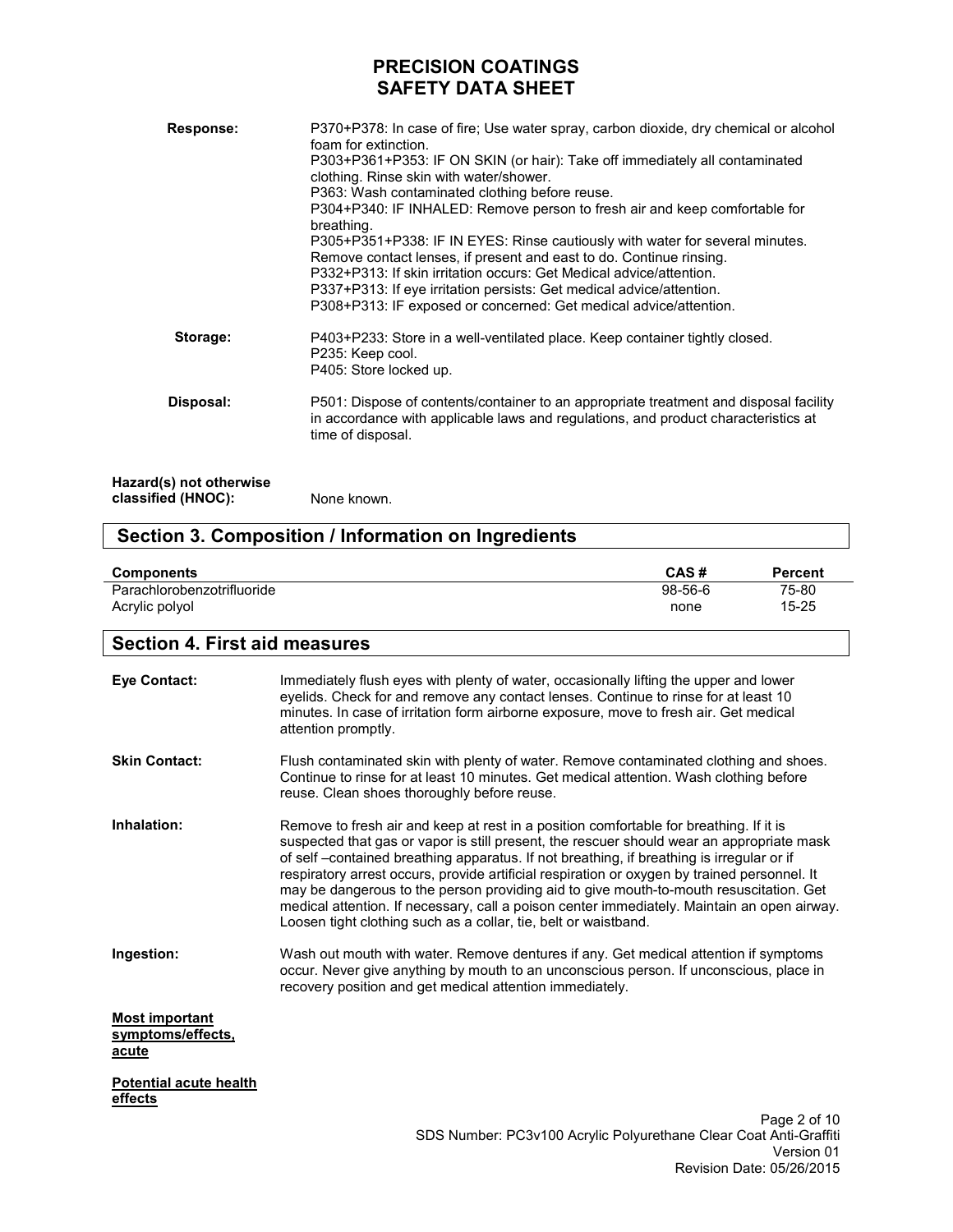| Eye contact:                                                                                     | Causes serious eye irritation.                                                                                                                                                                                                                                                                                              |
|--------------------------------------------------------------------------------------------------|-----------------------------------------------------------------------------------------------------------------------------------------------------------------------------------------------------------------------------------------------------------------------------------------------------------------------------|
| <b>Skin contact:</b>                                                                             | Causes skin irritation.                                                                                                                                                                                                                                                                                                     |
| Inhalation:                                                                                      | Harmful if inhaled. Can cause central nervous system (CNS) depression. May cause<br>drowsiness and dizziness.                                                                                                                                                                                                               |
| Ingestion:                                                                                       | Can cause central nervous system (CNS) depression. Irritating to mouth and stomach.                                                                                                                                                                                                                                         |
| Over-exposure<br>signs/symptoms                                                                  |                                                                                                                                                                                                                                                                                                                             |
| Eye contact:                                                                                     | Adverse symptoms may include the following:<br>pain or irritation.<br>Watering<br>Redness                                                                                                                                                                                                                                   |
| Skin contact:                                                                                    | Adverse symptoms may include the following:<br>irritation<br>redness                                                                                                                                                                                                                                                        |
| Inhalation:                                                                                      | Adverse symptoms may include the following:<br>nausea or vomiting<br>headache<br>drowsiness/fatigue<br>dizziness/vertigo<br>unconsciousness                                                                                                                                                                                 |
| Ingestion                                                                                        | Adverse symptoms may include the following:<br>nausea or vomiting                                                                                                                                                                                                                                                           |
| Indication of<br>immediate medical<br>attention and special<br>treatment needed, if<br>necessary |                                                                                                                                                                                                                                                                                                                             |
| Notes to physician:                                                                              | Not available                                                                                                                                                                                                                                                                                                               |
| <b>Specific treatments:</b>                                                                      | Treat symptomatically and supportively.                                                                                                                                                                                                                                                                                     |
| <b>Protection of first-</b><br>aiders:                                                           | No action shall be taken involving any personal risk or without suitable training. If it is<br>suspected that gas or vapor is still present, the rescuer should wear an appropriate mask<br>or self-contained breathing apparatus. It may be dangerous to the person providing aid to<br>give mouth-to-mouth resuscitation. |

## **Section 5. Fire-fighting measures**

| Suitable extinguishing media:<br>Unsuitable extinguishing<br>media:<br>Special hazards arising from | Use dry chemical, carbon dioxide, water spray (fog) or foam.<br>Do not use water jet.<br>Flammable liquid and vapor. In a fire or if heated, a pressure increase will                                                                                                                                                                     |
|-----------------------------------------------------------------------------------------------------|-------------------------------------------------------------------------------------------------------------------------------------------------------------------------------------------------------------------------------------------------------------------------------------------------------------------------------------------|
| the substance or mixture:                                                                           | occur and the container may burst, with the risk of a subsequent explosion.<br>The vapor/gas is heavier than air and will spread along the ground. Vapors<br>may accumulate in low or confined areas or travel a considerable distance to a<br>source of ignition and flash back. Runoff to sewer may create fire or explosion<br>hazard. |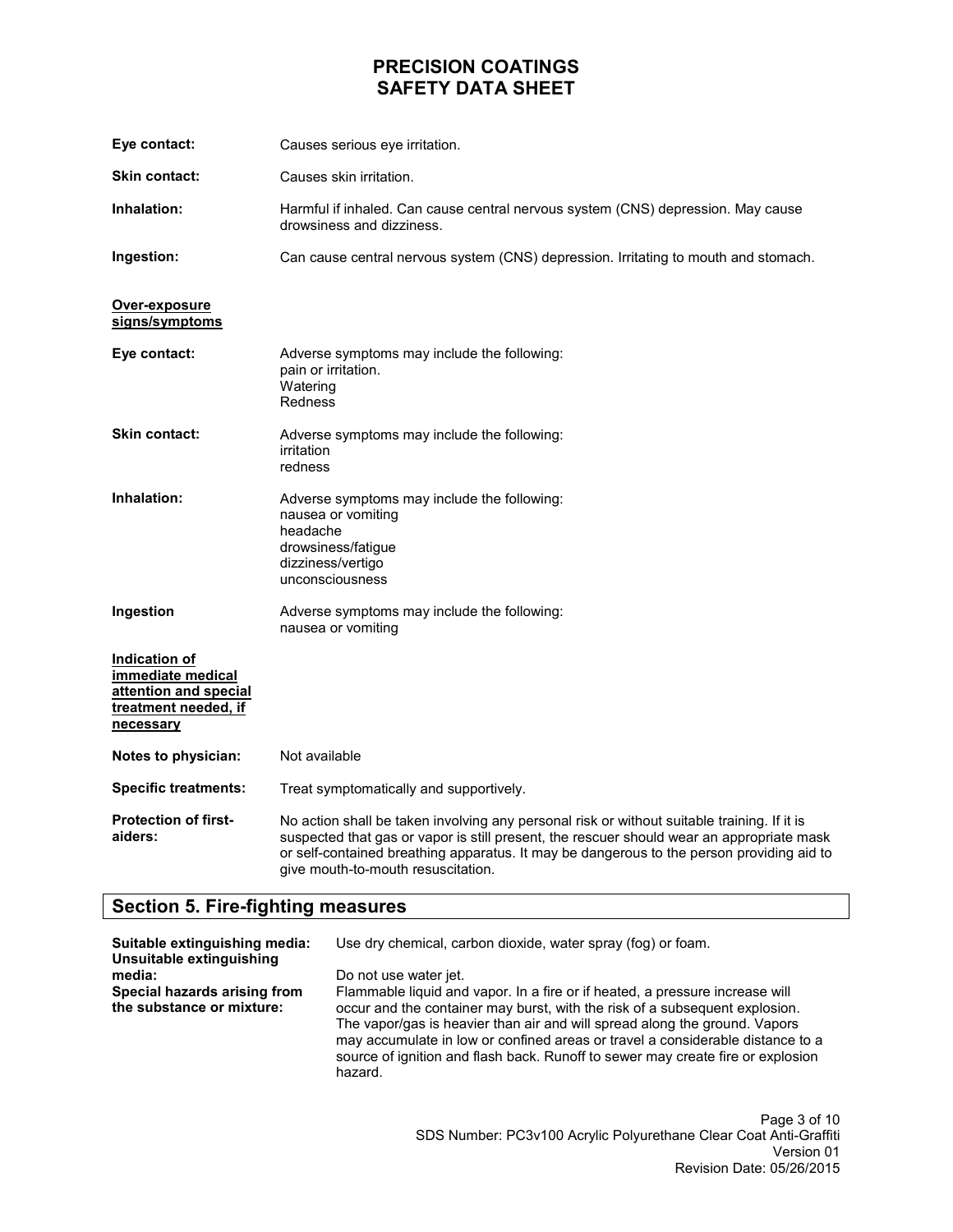| <b>Hazardous thermal</b>                           | Decomposition products may include the following materials:                                                                                                          |
|----------------------------------------------------|----------------------------------------------------------------------------------------------------------------------------------------------------------------------|
| decomposition products:                            | carbon dioxide, carbon monoxide, smoke, oxides of nitrogen.                                                                                                          |
| Special protective actions for                     | Cool closed containers exposed to fire with water. Do not release runoff from                                                                                        |
| fire-fighters:                                     | fire to drains or watercourses.                                                                                                                                      |
| Special protective equipment<br>for fire-fighters: | Fire-fighters should wear appropriate protective equipment and self contained<br>breathing apparatus with full face piece operated in the positive pressure<br>mode. |

### **Section 6. Accidental release measures**

**Personal precautions,** 

| protective equipment and<br>emergency procedures                |                                                                                                                                                                                                                                                                                                                                                                                                                                                                                                                                                                                                                                                                                                                                                                       |
|-----------------------------------------------------------------|-----------------------------------------------------------------------------------------------------------------------------------------------------------------------------------------------------------------------------------------------------------------------------------------------------------------------------------------------------------------------------------------------------------------------------------------------------------------------------------------------------------------------------------------------------------------------------------------------------------------------------------------------------------------------------------------------------------------------------------------------------------------------|
| For non-emergency personnel:                                    | Evacuate surrounding areas. Keep unnecessary and unprotected personnel<br>from entering. Do not touch or walk through spilled material. Shut off all<br>ignition sources. No flares, smoking or flames in hazard area. Avoid breathing<br>vapor or mist. Provide adequate ventilation. Wear appropriate respirator when<br>ventilation is inadequate. Put on appropriate personal protective equipment.                                                                                                                                                                                                                                                                                                                                                               |
| For emergency responders:                                       | If specialized clothing is required to deal with the spillage, take note of any<br>information in Section 8 on suitable and unsuitable materials. See also the<br>information in "For non-emergency personnel".                                                                                                                                                                                                                                                                                                                                                                                                                                                                                                                                                       |
| <b>Environmental precautions:</b>                               | Avoid dispersal of spilled material and runoff and contact with soil, waterways,<br>drains and sewers. Inform the relevant authorities if the product has caused<br>environmental pollution (sewers, waterways, soil or air).                                                                                                                                                                                                                                                                                                                                                                                                                                                                                                                                         |
| <b>Methods and material for</b><br>containment and cleaning up: | Eliminate sources of ignition. Absorb spill with inert material (e.g. dry sand or<br>earth), then place in a chemical waste container. Avoid runoff into storm<br>sewers and ditches which lead to waterways. Use only non-combustible<br>material for clean-up. Recover by pumping (use explosion proof or hand<br>pump). Use clean, non-sparking tools to collect absorbed materials. Eliminate<br>all ignition sources. Prevent additional discharge of material is able to do so<br>safely. Do not touch or walk through spilled material. Collect spilled materials<br>for disposal. Wear appropriate personal protective equipment (see Section 8<br>Exposure controls/personal protection). Evacuate unnecessary personnel. Do<br>not apply water to the leak. |

### **Section 7. Handling and storage**

Page 4 of 10 **Precautions for safe handling:** Do not handle until all safety precautions have been read and understood. Do not get in eyes or on skin or clothing. Persons with a history of skin sensitization should not be employed in any process in which this product is used. Do not swallow. Avoid breathing vapor or mist. Use only with adequate ventilation. Wear appropriate respirator when ventilation is inadequate. Do not enter storage areas and confined spaces unless adequately ventilated. Keep in the original container or an approved alternative made from a compatible material, kept tightly closed when not in use. Store and use away from heat, sparks, open flame or any other ignition source. Use explosion proof electrical equipment. Empty containers retain product residue and can be hazardous. Do not reuse container. Ground and bond containers when transferring material. Eating, drinking and smoking should be prohibited in areas where this material is handled, stored and processed. Workers should wash hands and face before eating, drinking and smoking. Remove contaminated clothing

SDS Number: PC3v100 Acrylic Polyurethane Clear Coat Anti-Graffiti Version 01 Revision Date: 05/26/2015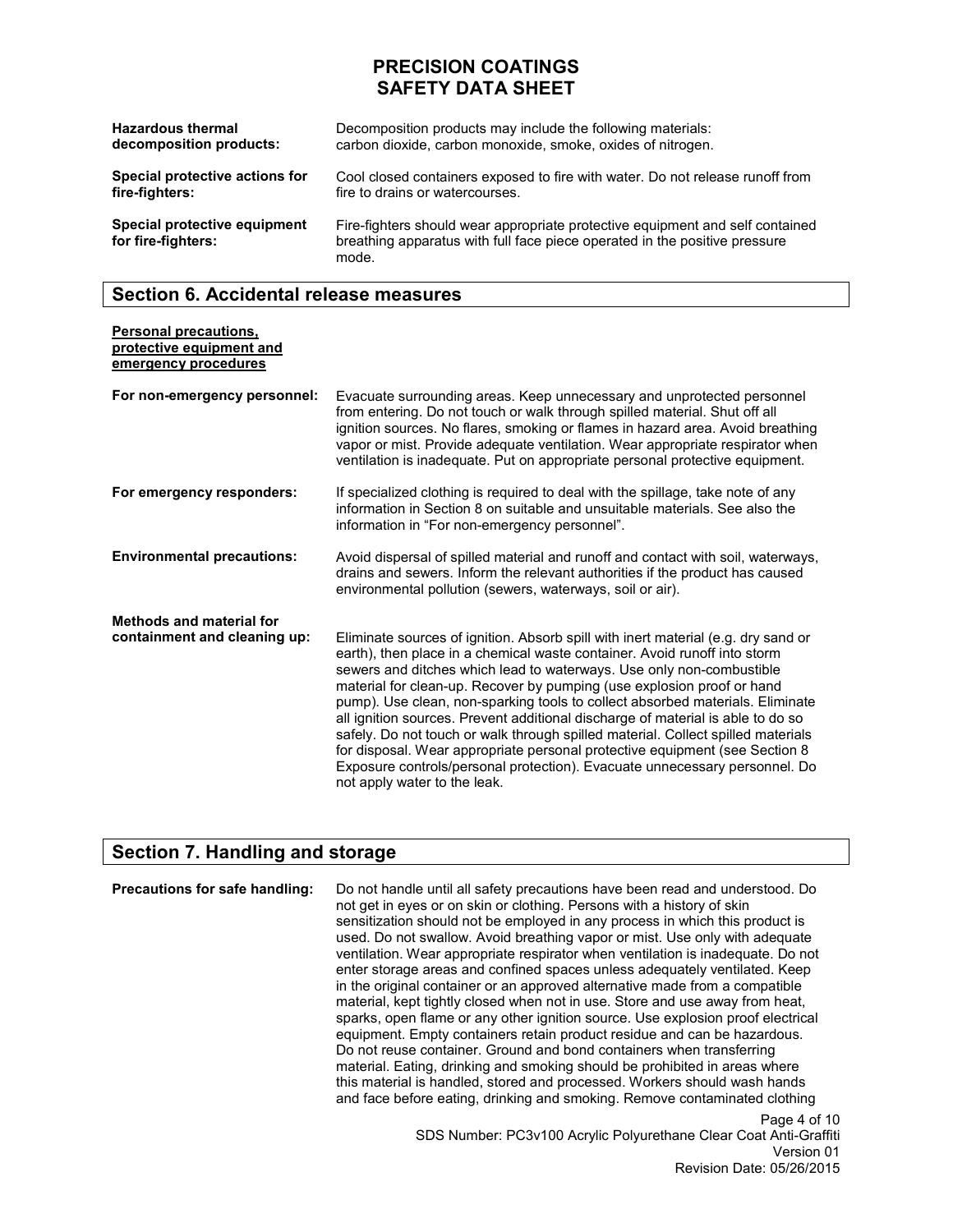and protective equipment before entering eating areas. See also Section 8 for additional information on hygiene measures.

#### **Conditions for safe storage, including any incompatibilities:**

Store in accordance with local regulations. Store in original container protected from direct sunlight in a dry, cool and well-ventilated area, away from incompatible materials (see Section 10) and food and drink. Store locked up. Eliminate all ignition sources. Separate from oxidizing materials. Keep container tightly closed and sealed until ready for use. Containers that have been opened must be carefully resealed and kept upright to prevent leakage. Do not store in unlabeled containers. Use appropriate containment to avoid environmental contamination.

### **Section 8. Exposure controls / personal protection**

#### **Control parameters**

#### **Occupational exposure limits**

This product does not contain any relevant quantities of materials with critical values that have to be monitored at the workplace.

| Appropriate engineering<br>controls:<br><b>Individual protection measures</b> | Use only with adequate ventilation. Use process enclosures, local exhaust ventilation or other<br>engineering controls to keep worker exposure to airborne contaminants below any<br>recommended or statutory limits. The engineering controls also need to keep gas, vapor or dust<br>concentrations below any lower explosive limits. Use explosion-proof ventilation equipment.                                                                                    |
|-------------------------------------------------------------------------------|-----------------------------------------------------------------------------------------------------------------------------------------------------------------------------------------------------------------------------------------------------------------------------------------------------------------------------------------------------------------------------------------------------------------------------------------------------------------------|
| <b>Hygiene measures:</b>                                                      | Wash hands, forearms and face thoroughly after handling chemical products, before eating,<br>smoking and using the lavatory and at the end of the working period. Appropriate techniques<br>should be used to remove potentially contaminated clothing. Wash contaminated clothing before<br>reusing. Ensure that eyewash stations and safety showers are close to the workstation location.                                                                          |
| Eye/face protection:                                                          | Safety glasses equipped with side shields are recommended as minimum protection in industrial<br>settings.                                                                                                                                                                                                                                                                                                                                                            |
| <b>Skin protection</b>                                                        |                                                                                                                                                                                                                                                                                                                                                                                                                                                                       |
| Hand protection:                                                              | Chemical-resistant gloves complying with an approved standard should be worn at all times<br>when handling chemical products if a risk assessment indicates this is necessary. Considering<br>the parameters specified by the glove manufacturer, check during use that the gloves are still<br>retaining their protective properties. It should be noted that the time to breakthrough for any<br>glove material may be different for different glove manufacturers. |
| <b>Body protection:</b>                                                       | Personal protective equipment for the body should be selected based on the task being<br>performed and the risks involved and should be approved by a specialist before handling this<br>product.                                                                                                                                                                                                                                                                     |
| Other skin protection:                                                        | Appropriate footwear and any additional skin protection measures should be selected based on<br>the task being performed and the risks involved and should be approved by a specialist before<br>handling this product.                                                                                                                                                                                                                                               |
| <b>Respiratory protection:</b>                                                | Use a properly fitted, air-purifying or supplied-air respirator complying with an approved standard<br>if a risk assessment indicated this is necessary. Respirator selection must be based on known or<br>anticipated exposure levels, the hazards of the product and the safe working limits of the<br>selected respirator.                                                                                                                                         |

### **Section 9. Physical & Chemical Properties**

#### **Appearance**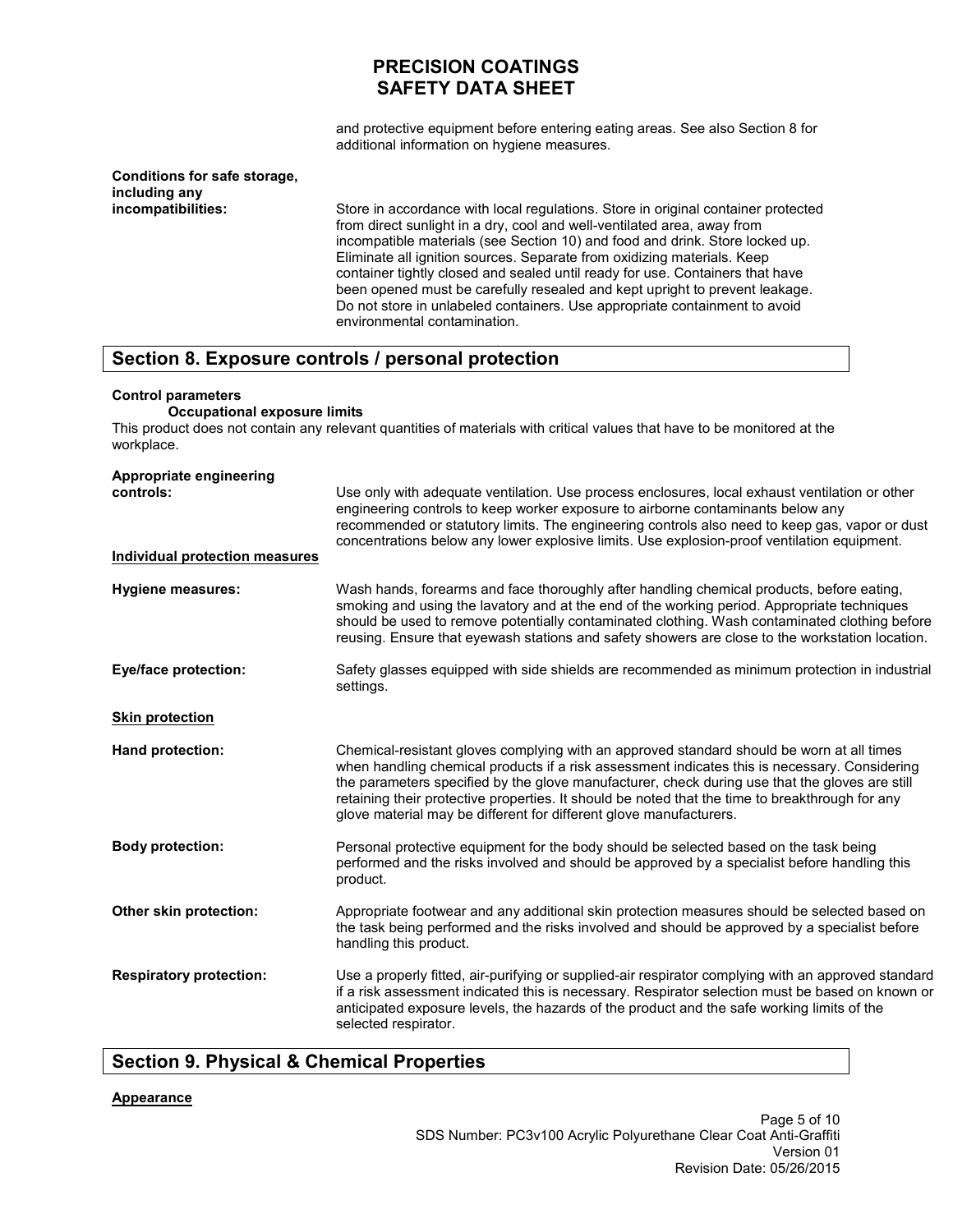| <b>Physical state:</b><br>Form:<br>Color:          | Liquid<br>Liquid<br>Colorless                    |
|----------------------------------------------------|--------------------------------------------------|
| Odor:                                              | Pungent                                          |
| <b>Odor threshold:</b>                             | Not available                                    |
| pH:                                                | Not available                                    |
| <b>Melting point/freezing point:</b>               | Not available                                    |
| Initial boiling point and boiling<br>range:        | 139.3°C (282.7°F)                                |
| Flash point:                                       | 42.8°C (109°F) (Tag closed cup)                  |
| <b>Evaporation rate:</b>                           | Not available                                    |
| Upper/lower flammability or<br>explosive limits:   | Not available                                    |
| Vapor pressure:                                    | Not available                                    |
| Vapor density:                                     | $\blacktriangleright$<br>$1$ Air = 1             |
| <b>Relative density:</b>                           | 1.2369-1.1.3569                                  |
| Solubility(ies):                                   | Insoluble in the following materials: cold water |
| <b>Partition coefficient: n-</b><br>octanol/water: | Not available                                    |
| Auto-ignition temperature:                         | Not available                                    |
| <b>Decomposition temperature:</b>                  | Not available                                    |
| <b>Viscosity:</b>                                  | Not available                                    |
| VOC (mixed less water &<br>exempt compounds):      | Less than 5 grams/liter                          |
| <b>Other information:</b>                          | No additional information                        |

## **Section 10. Chemical stability & reactivity information**

| <b>Reactivity:</b>                            | None known.                                                                                                                                                                                                                             |
|-----------------------------------------------|-----------------------------------------------------------------------------------------------------------------------------------------------------------------------------------------------------------------------------------------|
| <b>Chemical stability:</b>                    | Stable.                                                                                                                                                                                                                                 |
| <b>Possibility of</b><br>hazardous reactions: | None known.                                                                                                                                                                                                                             |
| <b>Conditions to avoid:</b>                   | All possible sources of ignition (heat, sparks, flame). Do not pressurize, cut, weld, braze,<br>solder, drill, grind or expose containers to heat or sources of ignition. Do not allow vapor<br>to accumulate in low or confined areas. |
| Incompatible<br>materials:                    | Strong oxidizing agents. Strong acids. Strong alkalis.                                                                                                                                                                                  |
| <b>Hazardous</b>                              |                                                                                                                                                                                                                                         |
|                                               | Page 6 of 10                                                                                                                                                                                                                            |
|                                               | SDS Number: PC3v100 Acrylic Polyurethane Clear Coat Anti-Graffiti                                                                                                                                                                       |

Version 01

Revision Date: 05/26/2015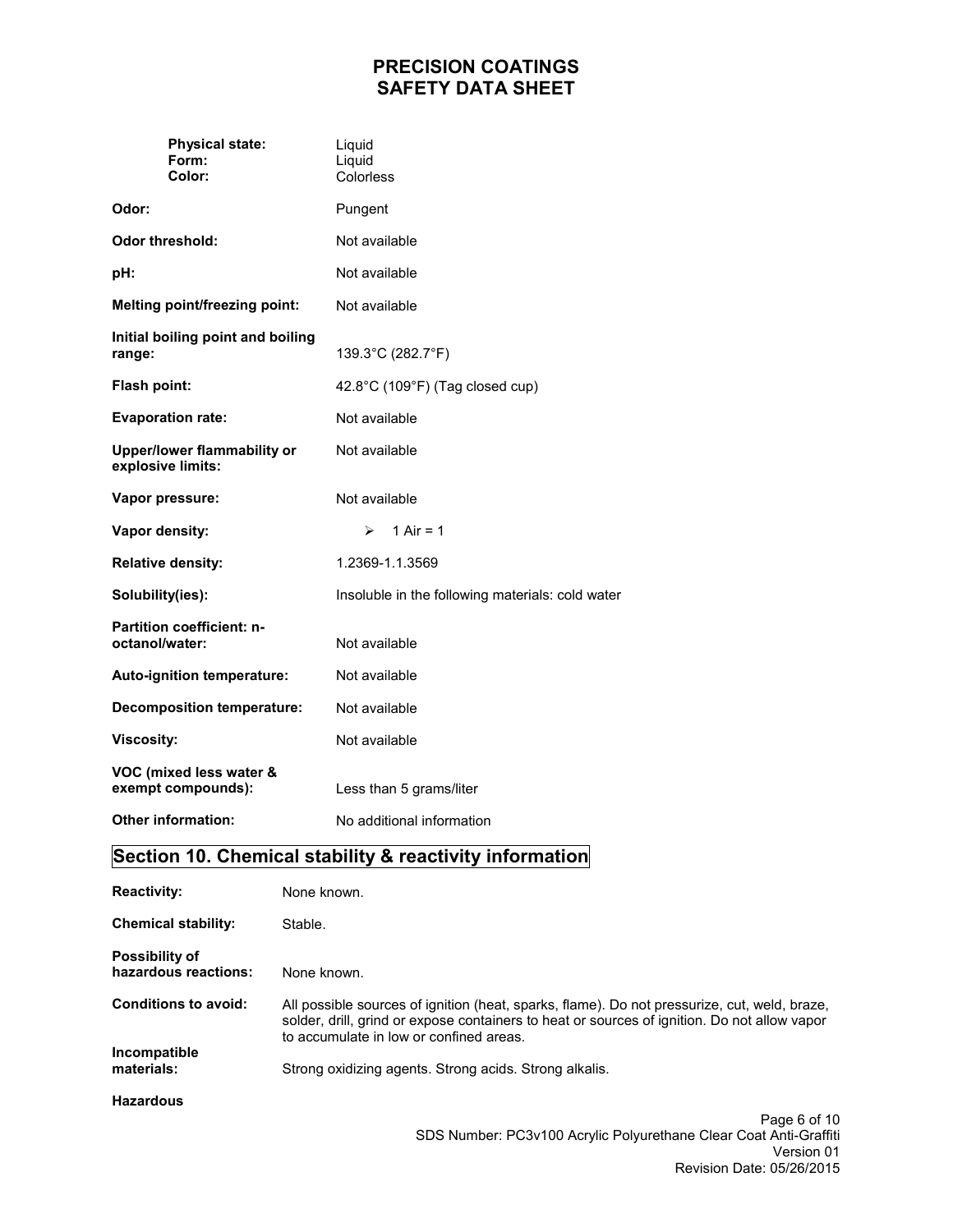| decomposition<br>products:                             | Under normal conditions of storage and use, hazardous decomposition products should<br>not be produced.                           |
|--------------------------------------------------------|-----------------------------------------------------------------------------------------------------------------------------------|
| <b>Section 11. Toxicological information</b>           |                                                                                                                                   |
| Information on toxicological effects                   |                                                                                                                                   |
| <b>Acute toxicity</b>                                  |                                                                                                                                   |
| <b>Conclusion/summary:</b>                             | Not available                                                                                                                     |
| Oral:                                                  |                                                                                                                                   |
| Dermal:                                                | Not available                                                                                                                     |
| Inhalation:                                            | Not available                                                                                                                     |
| <b>Irritation/Corrosion</b>                            | Not available                                                                                                                     |
| Skin:                                                  |                                                                                                                                   |
| Eyes:                                                  | Not available                                                                                                                     |
| <b>Respiratory:</b>                                    | Not available                                                                                                                     |
| <b>Sensitization</b>                                   | Not available                                                                                                                     |
| Skin:                                                  |                                                                                                                                   |
| <b>Respiratory:</b>                                    | Not available                                                                                                                     |
| <b>Mutagenicity</b>                                    | Not available                                                                                                                     |
| <b>Conclusion/Summary:</b>                             |                                                                                                                                   |
| Carcinogenicity                                        | Not available                                                                                                                     |
| <b>Conclusion/Summary:</b>                             | Product contains less than 0.2% styrene CAS 100-42-5.<br>Carcinogenic categories for styrene:<br>IRAC: 2B<br>NTP: R<br>OSHA: None |
| <b>Reproductive toxicity</b>                           |                                                                                                                                   |
| <b>Conclusion/Summary:</b>                             | Not available                                                                                                                     |
| Specific target organ toxicity (single<br>exposure):   | Not available                                                                                                                     |
| Specific target organ toxicity (repeated<br>exposure): | Not available                                                                                                                     |
| <b>Aspiration hazard:</b>                              | Not available                                                                                                                     |
|                                                        | Page 7 of                                                                                                                         |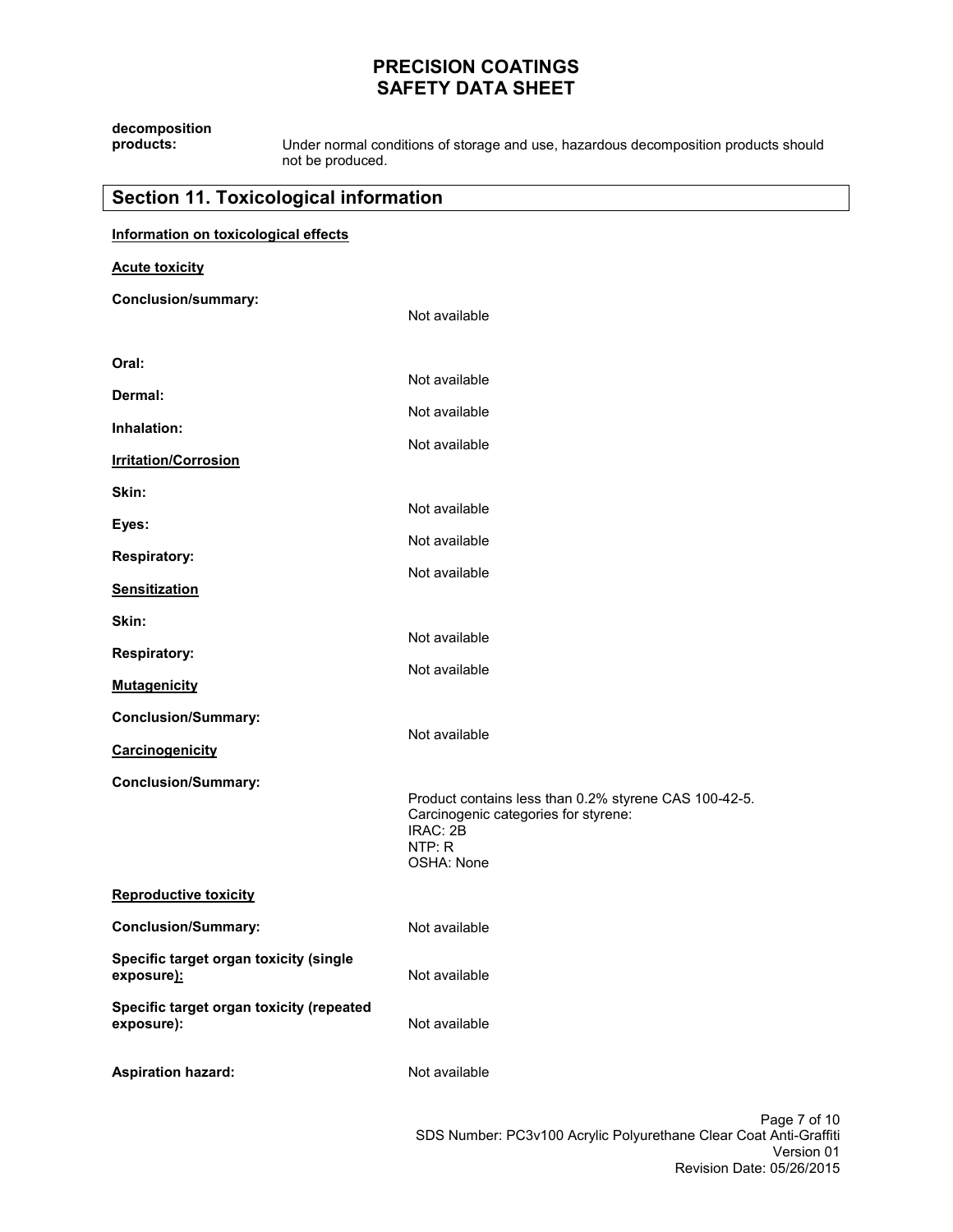| Information on likely routes of exposure:                                          | Routes of entry anticipated: Oral, Dermal, Inhalation.                                                                                                    |
|------------------------------------------------------------------------------------|-----------------------------------------------------------------------------------------------------------------------------------------------------------|
| Potential acute health effects:                                                    |                                                                                                                                                           |
| Eye contact:                                                                       | Causes serious eye irritation.                                                                                                                            |
| Inhalation:                                                                        | Harmful if inhaled. Can cause central nervous system (CNS)<br>depression. May cause drowsiness and dizziness.                                             |
| <b>Skin contact:</b>                                                               | Causes skin irritation.                                                                                                                                   |
| Ingestion:                                                                         | Can cause central nervous system (CNS) depression. Irritating to<br>mouth, throat and stomach.                                                            |
| Symptoms related to the physical,<br>chemical and toxicological<br>characteristics |                                                                                                                                                           |
| Eye contact:                                                                       | Adverse symptoms may include pain or irritation, watering, redness.                                                                                       |
| Inhalation:                                                                        | Adverse symptoms may include nausea or vomiting, headache,<br>drowsiness/fatigue, dizziness/vertigo, unconsciousness.                                     |
| <b>Skin contact:</b>                                                               | Adverse symptoms may include irritation, redness.                                                                                                         |
| Ingestion:                                                                         | Adverse symptoms may include nausea or vomiting.                                                                                                          |
| Potential chronic health effects:                                                  | Overexposure may cause nervous system damage. Overexposure<br>may cause kidney damage. May cause liver disorder (e.g., edema,<br>proteinuria) and damage. |

# **Section 12. Ecological information**

| <b>Toxicity</b>       |                                               |                                                                                                                              |
|-----------------------|-----------------------------------------------|------------------------------------------------------------------------------------------------------------------------------|
| <b>Acute toxicity</b> |                                               |                                                                                                                              |
|                       | <b>Fish</b><br>Product:                       | Not available                                                                                                                |
|                       | <b>Specified substances:</b>                  | Not available                                                                                                                |
|                       | <b>Aquatic invertebrates</b><br>Product:      | Not available                                                                                                                |
|                       | <b>Chronic toxicity</b><br>Fish<br>Product:   | Not available                                                                                                                |
|                       | <b>Aquatic invertebrates</b><br>Product:      | Not available                                                                                                                |
|                       | <b>Toxicity to aquatic plants</b><br>Product: | Not available                                                                                                                |
|                       | <b>Specified substances:</b>                  | Not available                                                                                                                |
|                       | Persistence and degradability                 |                                                                                                                              |
|                       | <b>Biodegradation</b><br>Product:             | Not available                                                                                                                |
|                       | <b>Specified substances:</b>                  | Not available                                                                                                                |
|                       |                                               | Page 8 of 10<br>SDS Number: PC3v100 Acrylic Polyurethane Clear Coat Anti-Graffiti<br>Version 01<br>Revision Date: 05/26/2015 |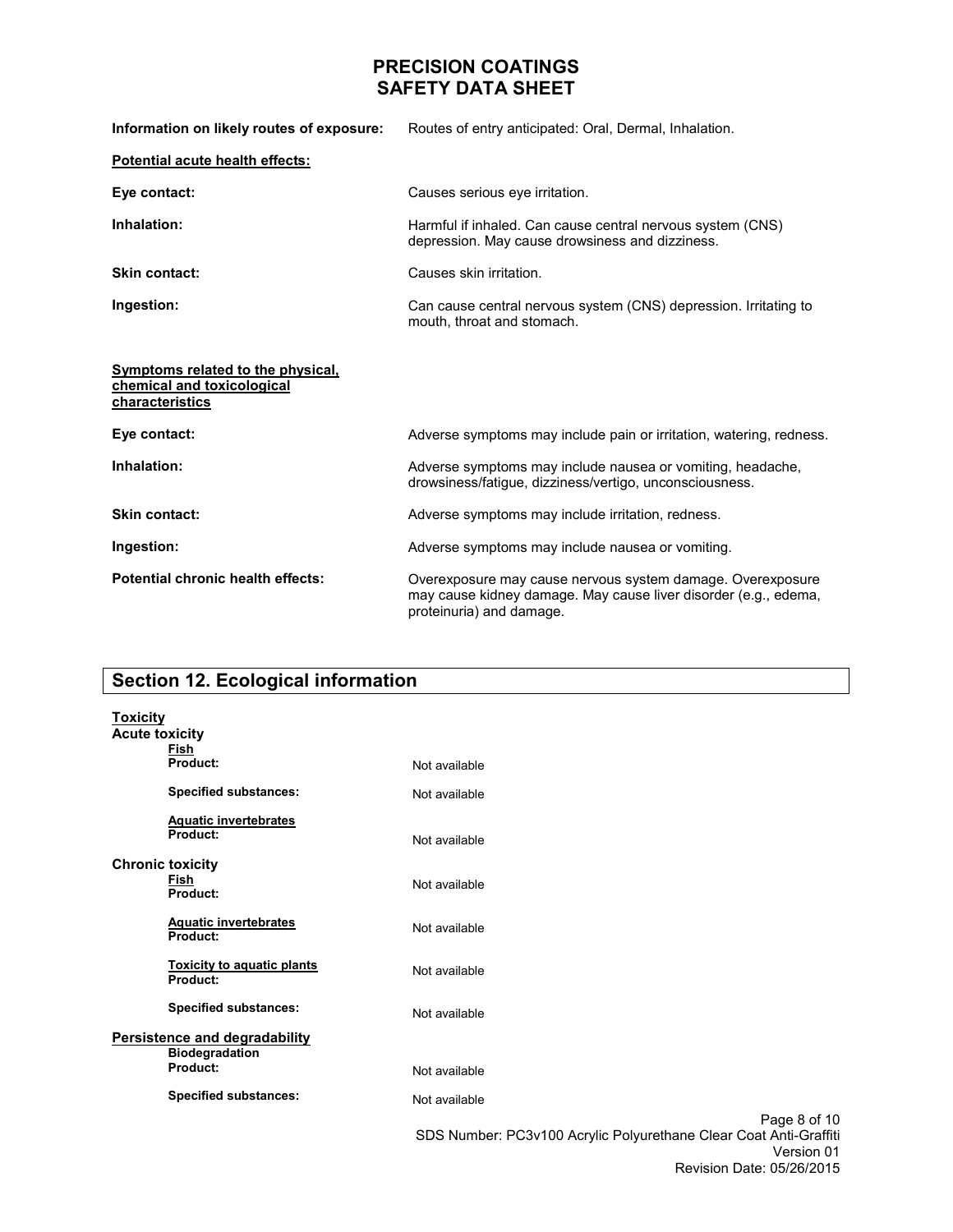| <b>Biological Oxygen Demand</b>            |               |
|--------------------------------------------|---------------|
| Product:                                   | Not available |
| <b>Specified substances:</b>               | Not available |
| <b>Chemical Oxygen Demand</b>              |               |
| Product:                                   | Not available |
| <b>Specified substances:</b>               | Not available |
| <b>BOD/COD ratio:</b>                      | Not available |
| <b>Bioaccumulative potential:</b>          | Not available |
| Mobility in soil:                          | Not available |
| <b>Results of PBT and vPvB assessment:</b> | Not available |
| Other adverse effects:                     | Not available |
|                                            |               |

### **Section 13. Disposal considerations**

**Disposal methods:** Dispose of waste in accordance with all local, state and federal regulations.

### **Section 14. Transport information**

#### **DOT**

**IATA** 

| <b>Basic shipping requirements:</b> |                  |
|-------------------------------------|------------------|
| <b>UN number</b>                    | UN1263           |
| Proper shipping name                | Paint            |
| <b>Hazard class</b>                 | Flammable Liquid |
| Labels required                     | 3                |
| <b>Additional information:</b>      |                  |
| <b>Packaging exceptions</b>         | 150              |
| Packaging non bulk                  | 173              |
| Packaging bulk                      | 242              |
|                                     |                  |
| <b>Basic shipping requirements:</b> |                  |
| <b>UN Number</b>                    | 1263             |
| Proper shipping name                | Paint            |
| <b>Hazard class</b>                 | 3                |
| Packing group                       |                  |

### **Section 15. Regulatory information**

| US federal regulations                                               |                                                                                   |
|----------------------------------------------------------------------|-----------------------------------------------------------------------------------|
| <b>OSHA:</b>                                                         | This product is hazardous according to OSHA 29 CFR<br>1910.1200                   |
| SARA Title III Section 313 - Toxic Chemical: Listed<br>Substance:    | Styrene CAS 100-42-5                                                              |
| <b>SARA Title III Section 302 Extremely hazardous</b><br>substances: | None                                                                              |
| <b>SARA Title III Section 311/312 Hazard categories:</b>             | Immediate (acute) health hazard<br>Delayed (chronic) health hazard<br>Fire hazard |
| <b>Inventory Status</b>                                              |                                                                                   |

Page 9 of 10 SDS Number: PC3v100 Acrylic Polyurethane Clear Coat Anti-Graffiti Version 01 Revision Date: 05/26/2015